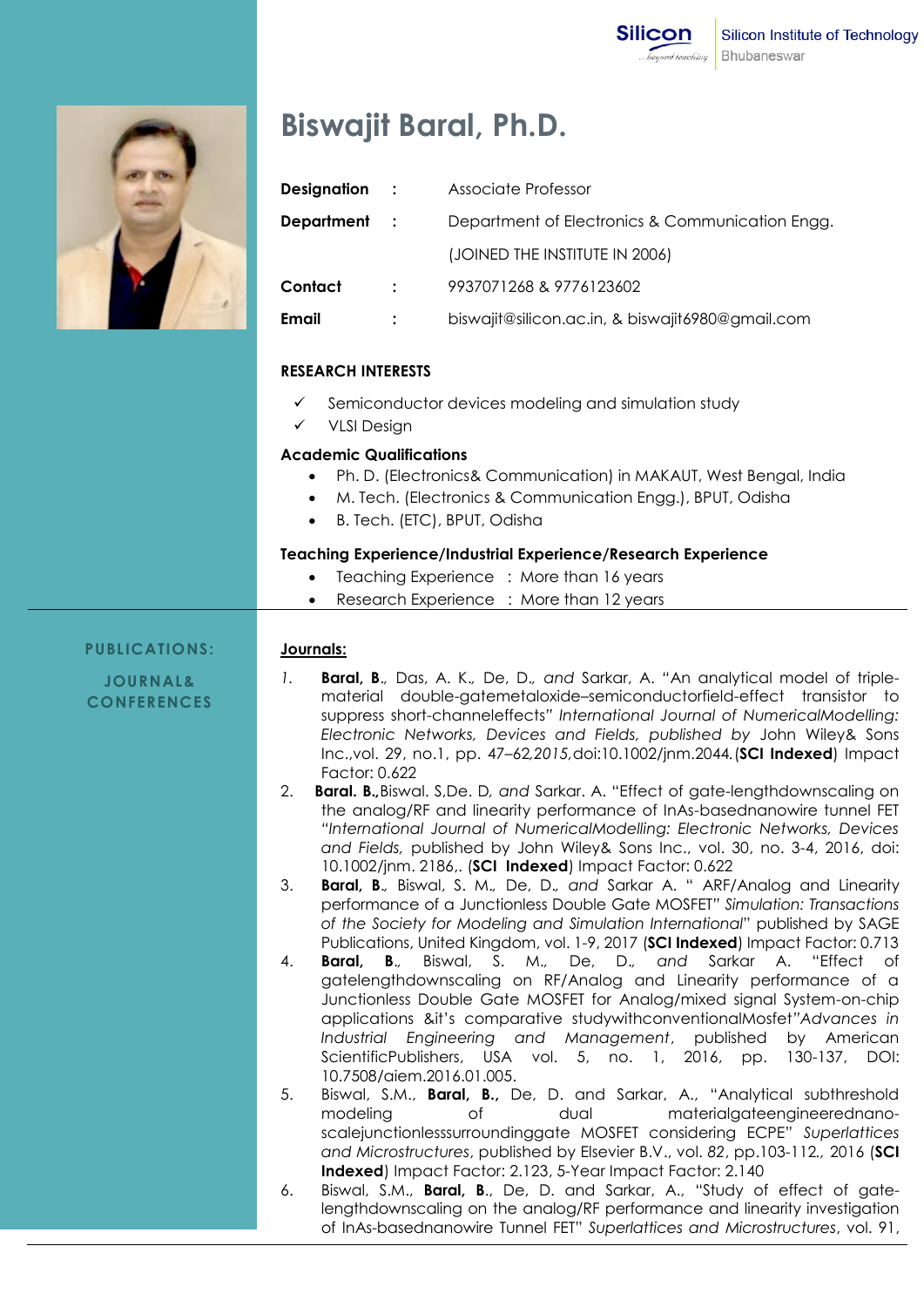**JOURNAL& CONFERENCES**

- pp. 319-330, 2016 (**SCI Indexed**) Impact Factor: 2.123, 5-Year Impact Factor: 2.140
- *7.* Biswal, S. M.*,***Baral, B**.*, D.* De, and Sarkar A. "Analog/RF performance and Linearity Investigation of Si-based Double Gate Tunnel FET*"Advances in Industrial Engineering and Management*, published by American ScientificPublishers, USA, vol. 5, no. 1, pp. 150-156, 2016, DOI: 10.7508/aiem. 2016.01.005.
- 8. Biswal, Sudhansu Mohan,**BiswajitBaral**, Debashis De, and A. Sarkar. "Simulation and comparative study on analog/RF and linearity performance of III–V semi-conducteur-basedstaggeredheterojunction and InAsnanowire (nw) Tunnel FET." Microsystem Technologies (2017): 1-7.
- 9. SanjitKumarSwain\*, Sudhansu Mohan Biswal, SatishKumarDas, SarosijAdak and **BiswajitBaral**, "Performance Comparison of InAsBased DG-MOSFET with Respect to SiO2 and GateStack Configuration", Nanoscience & Nanotechnology-Asia(2019)9:1.https://doi.org/10.2174/2210681209666190919094434

#### **Conferences:**

- 1. **BiswajitBaral**,Sudhansu Mohan Biswal, et al. " Performance Investigation of III-V HeterostuructureUnderlap Double GateMOSFET for System-On-Chip Application." 2nd International conference on Devices for Integrated Circuits(DevIC-2017).
- 2. **BiswajitBaral**, Sudhansu Mohan Biswal, et al. "Performance Analysis of Downscaled Triple Material Double GateJunctionless MOSFET using High-K for Analog/mixed signal System-on-chip Applications." TEQIP-II sponsored 1st International Conference on Nanocomputing&Nanobiotechnology (NanoBioCon-2016). (MAKAUT)
- 3. **BiswajitBaral**, JagrutiPadhee, et al. "Effect of gatelengthdownscaling on RF/Analog and Linearity performance of a Junctionless Double Gate MOSFET for Analog/mixed signal System-on-chip applications &it's comparative studywithconventionalMosfet" 1st International conference on Devices for IntegratedCircuits(DevIC-2016).
- 4. **BiswajitBaral**,Sudhansu M Biswal, et al. " Effect of gatelengthdownscaling on RF and Analog performance of a Junctionless Double GateMosfet for Analog/mixed signal System-on-chip applications." International conferenceNanocon 014*,* Pune, 14th&15thOctober 2014.
- 5. Sudhansu M Biswal, **BiswajitBaral**, et al. " Study of effect of gatelengthdownscaling on the Analog/RF performance of Tunnel FET." International conferenceNanocon 014*,* Pune, 14th&15thOctober 2014.
- 6. Sudhansu Mohan Biswal,**BiswajitBaral**, et al. " Simulation and comparative study on Analog/rF performance of Silicon and InAsnanowire Tunnel FET " TEQIP-II sponsored 1st International Conference on Nanocomputing&Nanobiotechnology (NanoBioCon-2016), (MAKAUT).
- 7. Sudhansu Mohan Biswal,**BiswajitBaral**, et al. "Analog/RFandLinearity Performance of staggeredheterojunctionNanowire Tunnel FET for low power application." 2nd International conference on Devices for Integrated Circuits(DevIC-2017).
- 8. Sudhansu Mohan Biswal,**BiswajitBaral**, et al. "Analog/RF performance and linearity investigation of Si-based double gate Tunnel FET " 1st International conference on Devices for Integrated Circuits(DevIC-2016).
- 9. Prateek Singh, SahedAkhtar, **BiswajitBaral,**" A Comparisionstudy of RF and Analog Performance of a JL-DG MOSFET withdifferent types of Channel materialthrough simulation" 1<sup>st</sup> International conference ICIT-2014,23<sup>rd</sup>-24thDec 2014,SIT Bhubaneswar.
- 10. Payel Chand, Nikhil Agarwal,**BiswajitBaral**, "Comparative Study of GateUnderlap and Overlap in Junction-less DG-MOSFET with High k-Spacerthroughsimulation" National conference on RecentAdvances on electrical and electronicsengg. (NCRAEEE-15),27<sup>th</sup> -28<sup>th</sup> March,2015, GIFT, Bhubaneswar.
- 11. R.Pattnaik,**B.Baral** et all."Comparative performance analysis of JL DG-MOSFET withUnderlap JL DG-MOSFET " National conference on RecentAdvances on